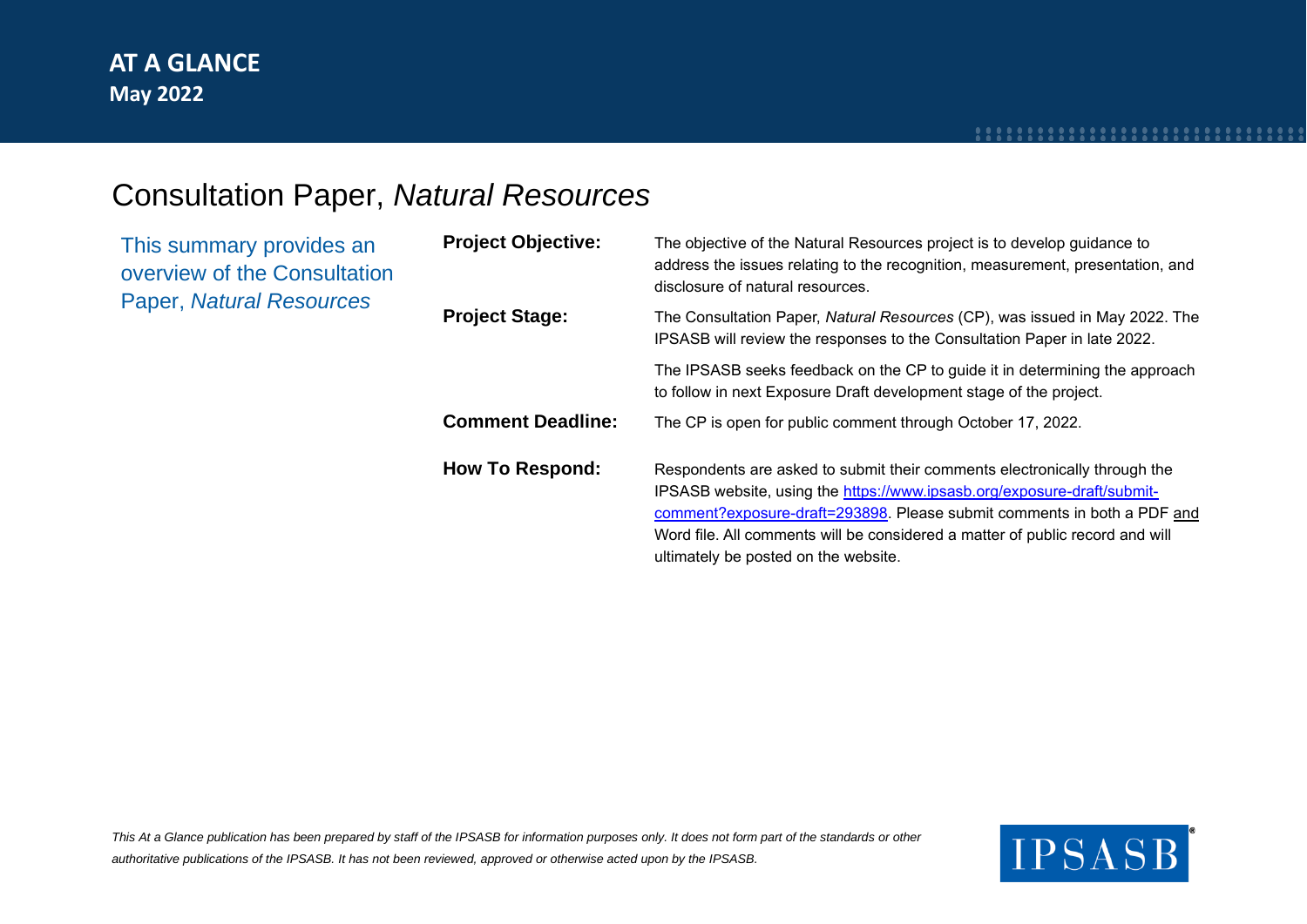### Why the IPSASB Undertook this Project

The IPSASB added the natural resources project to its Work Program in response to strong support from constituents to address the accounting and reporting issues related to this important topic.

#### **Gap in the IPSASB's Guidance**

Natural resources are generally understood to be resources that exist without actions of humankind.

IPSAS includes some guidance that is relevant for accounting for natural resources that have been subject to some form of human activity, such as IPSAS 27, *Agriculture*, or IPSAS 12, *Inventories*. However, there is currently no explicit guidance on accounting for natural resources in their original state. Constituents encouraged IPSASB to address the gap in guidance.

The consultation paper focuses on natural resources accounting issues related to the recognition, measurement, presentation, and disclosure, using the examples of subsoil resources, water, and living resources to explore the issues in more depth.

#### **Prevalence of Natural Resources**

Based on preliminary research, the IPSASB also noted that natural resources can account for a significant proportion of economic resources for resource rich jurisdictions. Some constituents noted that governments often lack information on the monetary value of natural resources, and as a result, often grant rights to these resources without regard to financial and environmental sustainability, or intergenerational fairness. Therefore, the reporting of natural resources could lead to information that can be used for better management of these resources.

#### **Public Demand for Information on Natural Resources**

In light of the growing concern for climate change. many governments and public sector entities are prioritizing sustainable management of the natural environmental in the development of their policies. While the natural resources project does not directly address climate change or sustainability reporting, the development of guidance on the accounting for natural resources will provide better information to inform public financial management decisions and policy making.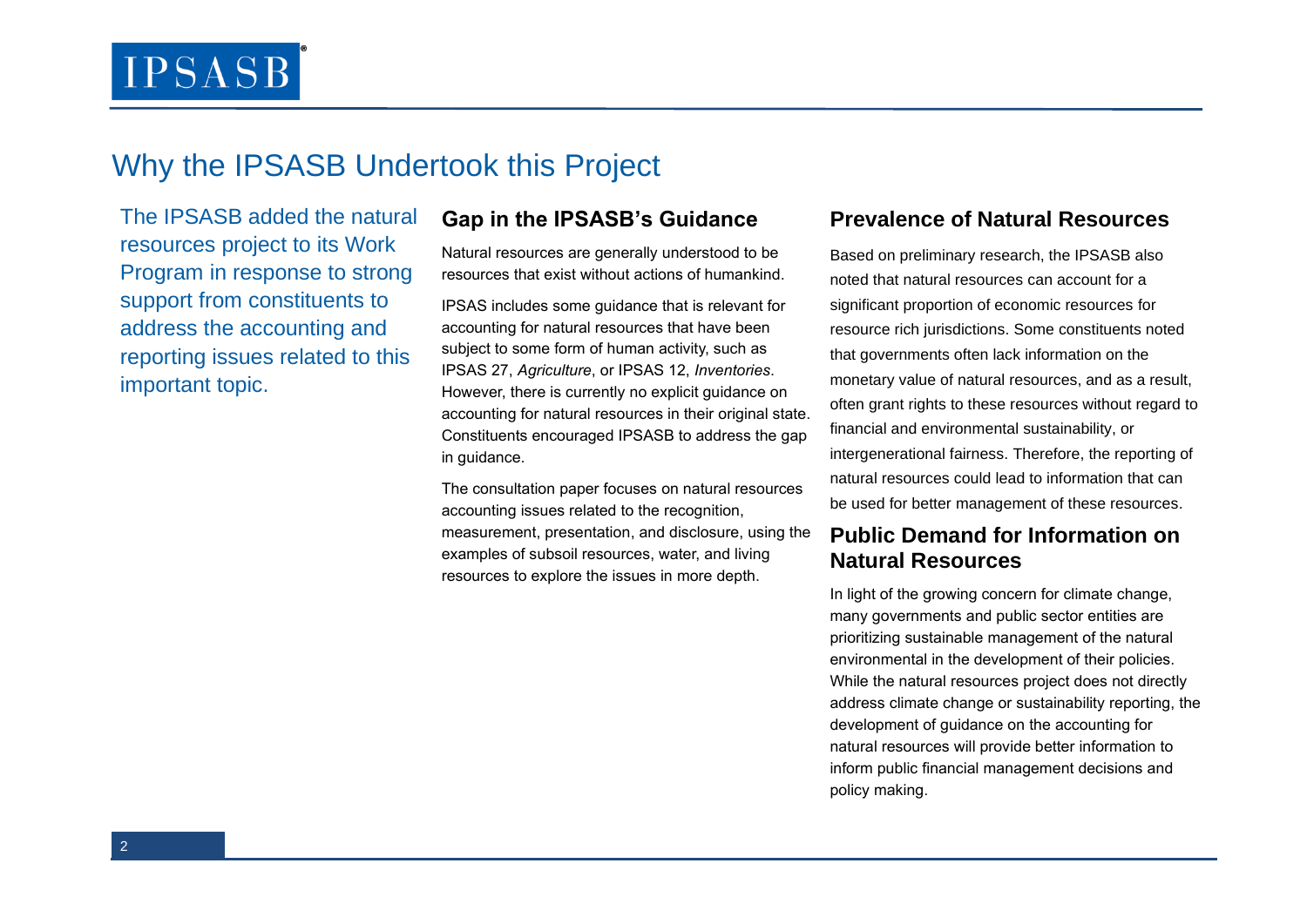## General Description of Natural Resources

In the CP, a natural resource is an item with the following attributes:

- a) Is a resource as described in the IPSASB's Conceptual Framework for General Purpose Financial Reporting by Public Sector Entities;
- b) Is naturally occurring; and
- c) Is in its natural state.

| <b>Resource</b>            | • Capable of generating economic<br>benefits and/or service potential |
|----------------------------|-----------------------------------------------------------------------|
| Naturally<br>Occurring     | • Came into existence without<br>actions of humankind                 |
| In Natural<br><b>State</b> | • Not subject to human intervention                                   |

### **Human Intervention**

Human intervention are actions which modify the quantity and/or quality of a natural resource. Specific examples of human intervention may include:

- The extraction of minerals from an ore body;
- The treatment and processing of groundwater into drinking water; and
- Harvest of trees from an uncultivated forest.

3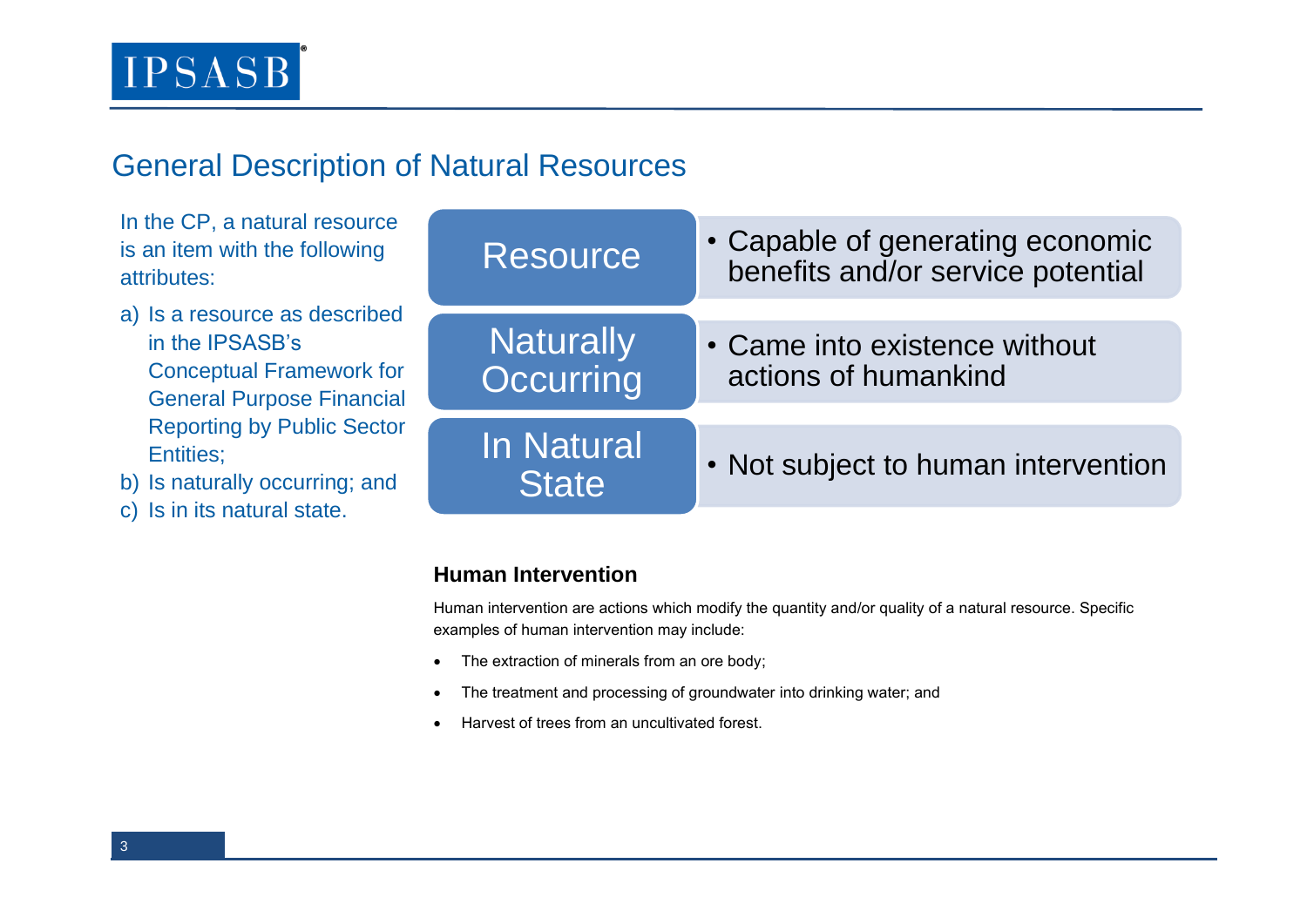### Recognition and Measurement of Natural Resources

The CP preliminarily proposes that natural resources which meet the recognition criteria set out in the IPSASB's Conceptual Framework should be recognized as assets.

#### **Can a Natural Resource be Recognized as an Asset?**

One of the key questions in the CP is whether a natural resource can be recognized as an asset in the general purpose financial statements (GPFS).

To be recognized as an asset in the GPFS, a natural resource:

- 1) Must meet the definition of an asset; and
- 2) Can be measured in a way that achieves the qualitative characteristics and takes account of constraints on information in the general purpose financial reports (GPFRs).

Natural resources which do not meet the above recognition criteria are unlikely to be recognized as assets in the GPFS. However, chapter 6 of the CP considers whether such unrecognized resources should be disclosed in the broader GPFRs.

### **Measurement Considerations**

Chapter 2 analyzes and applies the general measurement principles from the Conceptual Framework as well as proposed guidance from the IPSASB's Measurement project to the accounting for natural resources.

Once an entity has concluded that an item can be recognized an asset, the next step is to select appropriate bases of measurement.

The selection of an appropriate measurement basis for a recognized natural resource asset will depend on the specific facts and circumstances surrounding each asset.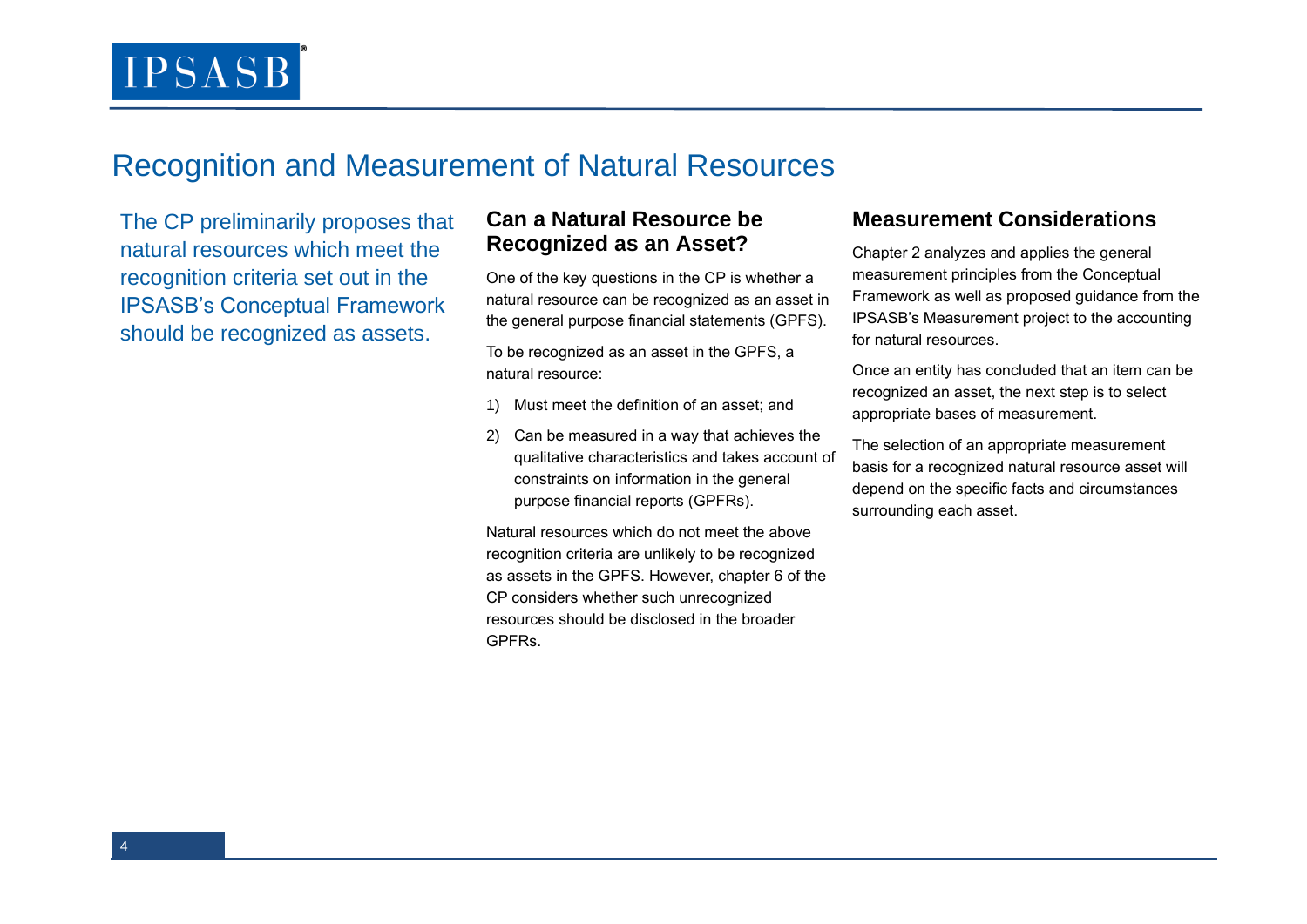### Subsoil Resources, Water, and Living Resources

Chapters 3-5 of the CP apply the general recognition and measurement principles to subsoil resources, water, and living resources

### **Application of the General Principles**

Chapters 3-5 of the CP focus on the three in-scope natural resource topics of subsoil resources, water, and living resources. The chapters are structured as follows for each topic:

- A discussion on the specific natural resource description;
- A brief discussion of the accounting for activities related to each topic;
- Application of the asset recognition criteria;
- Measurement considerations specific to each topic; and
- Disclosure considerations.

### **Accounting for Activities Related to Subsoil Resources**

In the private sector, there is already developed guidance and common practices on accounting for activities relating to subsoil resources. In addition to the topics noted above, chapter 3 also considers whether the IPSASB should develop guidance based on the existing private sector guidance in the following areas:

- Accounting for exploration and evaluation activities based on the guidance from IFRS 6, *Exploration for and Evaluation of Mineral Resources*; and
- Accounting for certain development costs based on IFRIC 20, *Stripping Costs in the Production Phase of a Surface Mine*.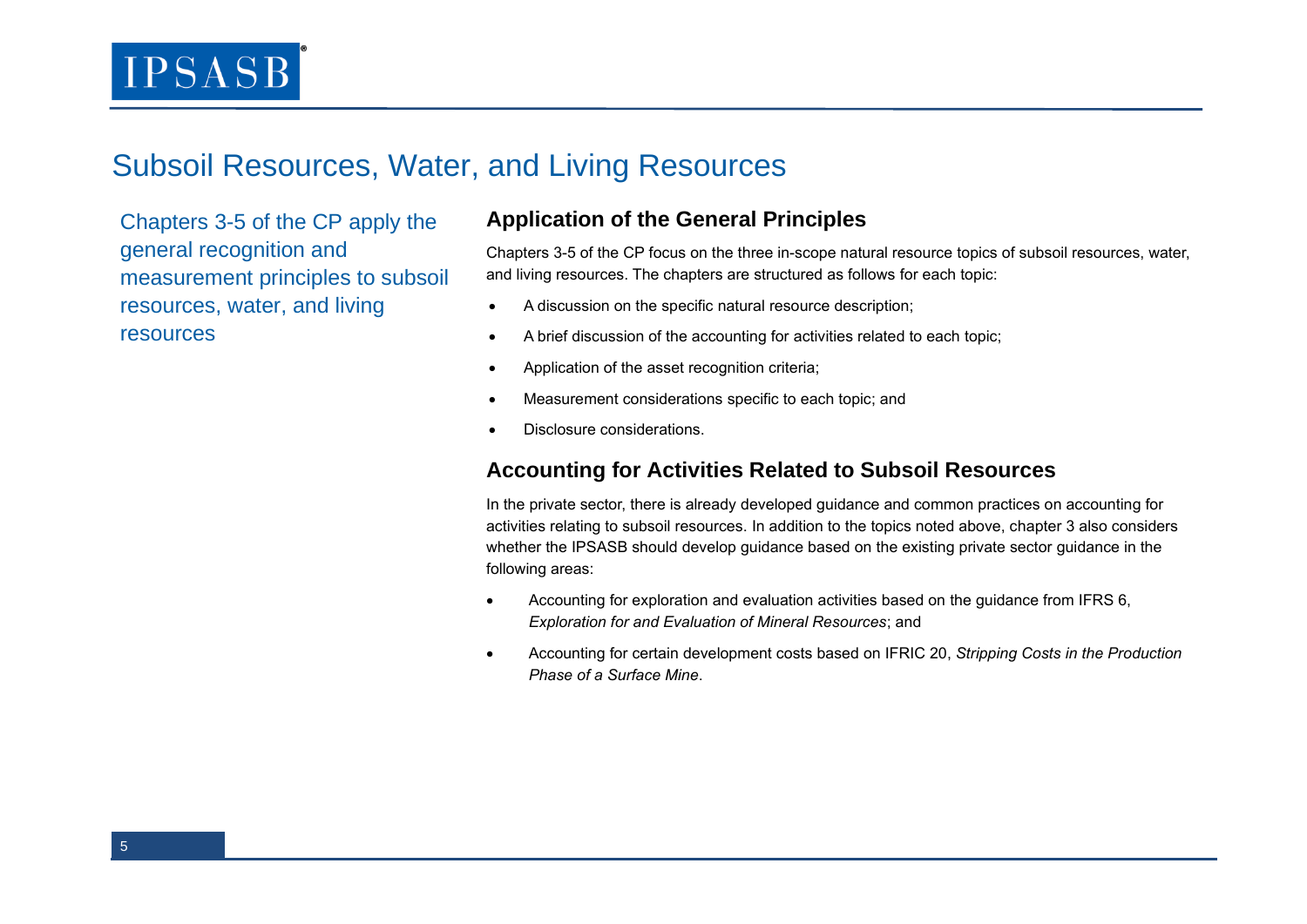### Presentation Considerations

Chapter 6 of the CP summarizes the principles of presentation in the IPSASB's Conceptual Framework then applies these principles to subsoil resources, water, and living resources.

### **Presentation and its Relation to Recognition**

Chapter 6 proposes a number of disclosures for natural resources in the GPFS as well as proposed information to be presented in the broader GPFRs which are based on the IPSASB's existing Recommended Practice Guidelines. These preliminary proposals can be found in preliminary views 10 and 11 in the CP.

When considered together with the preliminary views on the recognition and measurement, the following flowchart summarizes the recognition, measurement, and disclosure considerations for natural resources: